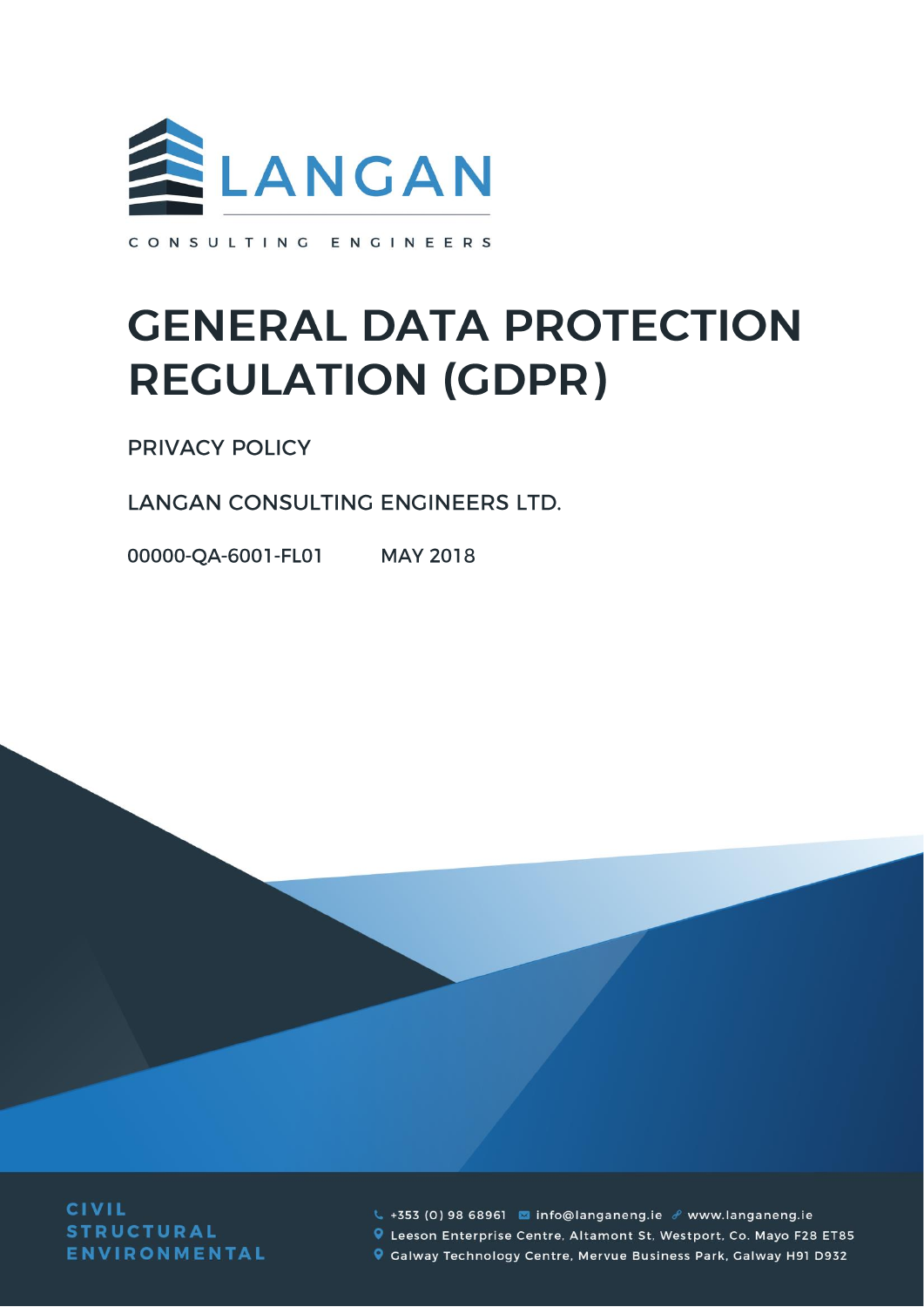# **QUALITY CHECK SHEET**

- **DOCUMENT TITLE: GENERAL DATA PROTECTION REGULATION (GDPR)**
- **PROJECT TITLE: PRIVACY POLICY**
- **CLIENT: INTERNAL**
- 00000-QA-6001-FL01 **DOCUMENT REF:**

| <b>REVISION</b> | <b>DESCRIPTION</b> | <b>ISSUE DATE</b>                 | PREPARED BY | <b>CHECKED BY</b> | <b>APPROVED BY</b>                         |
|-----------------|--------------------|-----------------------------------|-------------|-------------------|--------------------------------------------|
| DR01            | Draft Issue        | 15 <sup>th</sup> February<br>2018 | K.D.        | TMcH.             | Mr. James<br>Langan<br><b>BE CEng MIEI</b> |
| FI01            | <b>Final Issue</b> | 20 <sup>th</sup> May<br>2018      | K.D.        | TMcH.             | Mr. James<br>Langan<br><b>BE CEng MIEI</b> |
|                 |                    |                                   |             |                   |                                            |
|                 |                    |                                   |             |                   |                                            |

| <b>AUTHOR. CHECKER AND APPROVER DETAILS</b> |                                                                               |                                  |  |  |  |  |  |
|---------------------------------------------|-------------------------------------------------------------------------------|----------------------------------|--|--|--|--|--|
| <b>NAME</b>                                 | <b>ROLE</b>                                                                   | <b>QUALIFICATIONS</b>            |  |  |  |  |  |
| Mr. James Langan (JL)                       | Director, Langan<br><b>Consulting Engineers</b><br><b>Associate Director.</b> | <b>B.E. CEng MIEI</b>            |  |  |  |  |  |
| Mr. Tim McHugh (TMcH)                       | Langan Consulting<br><b>Engineers</b>                                         | B.E. CEng MIEI, CMarEng MIMarEST |  |  |  |  |  |
| Mr. Kevin Donlon (KD)                       | Engineer, Langan<br><b>Consulting Engineers</b>                               | Engineer                         |  |  |  |  |  |

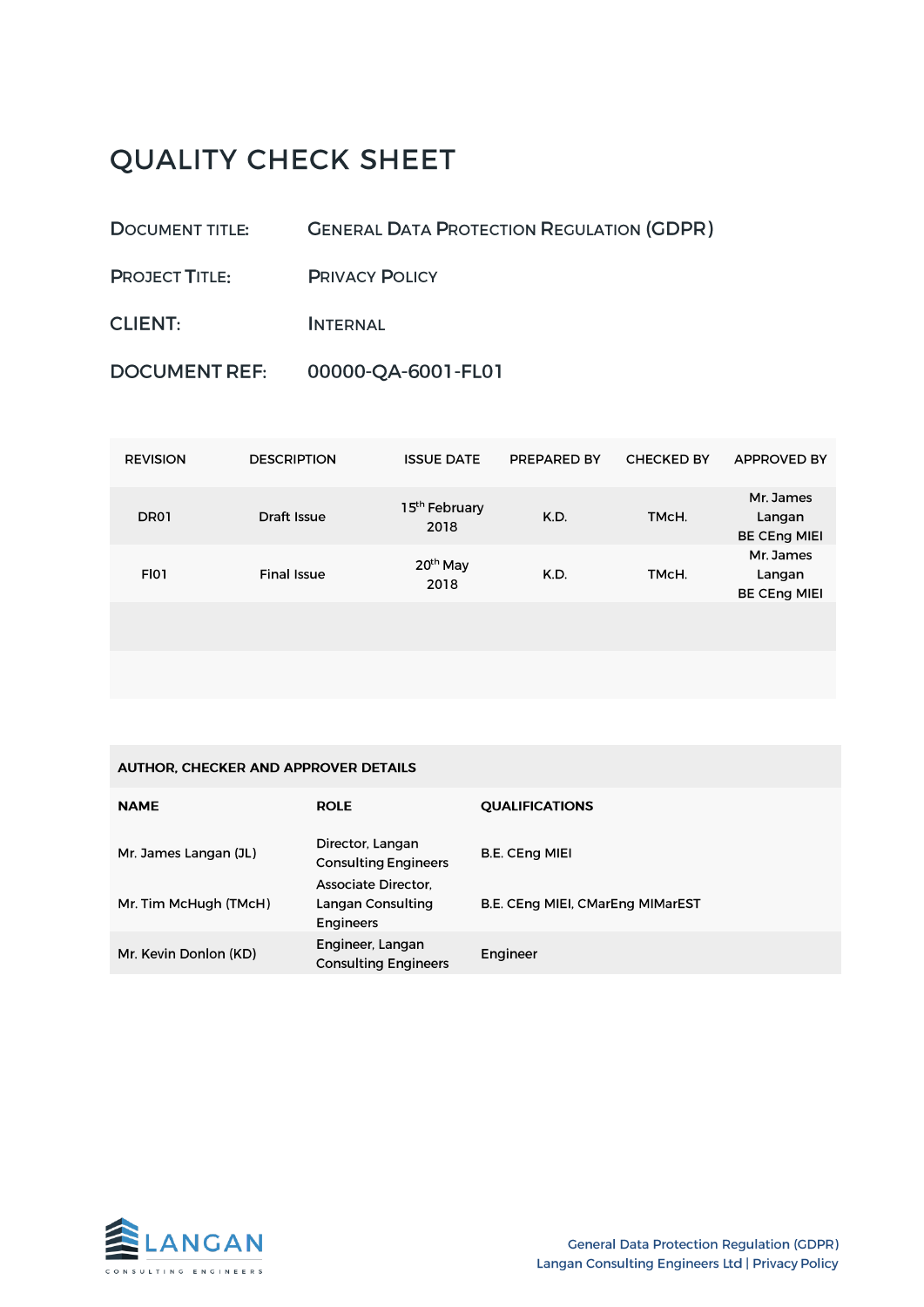# TABLE OF CONTENTS

| $\mathbf{1}$   |     |  |
|----------------|-----|--|
|                | 1.1 |  |
|                | 1.2 |  |
| $\overline{2}$ |     |  |
|                | 2.1 |  |
|                | 2.2 |  |
|                | 2.3 |  |
|                | 2.4 |  |
|                | 2.5 |  |
| 3              |     |  |
|                | 3.1 |  |
|                | 3.2 |  |
|                | 3.3 |  |
| 4              |     |  |
| 5              |     |  |

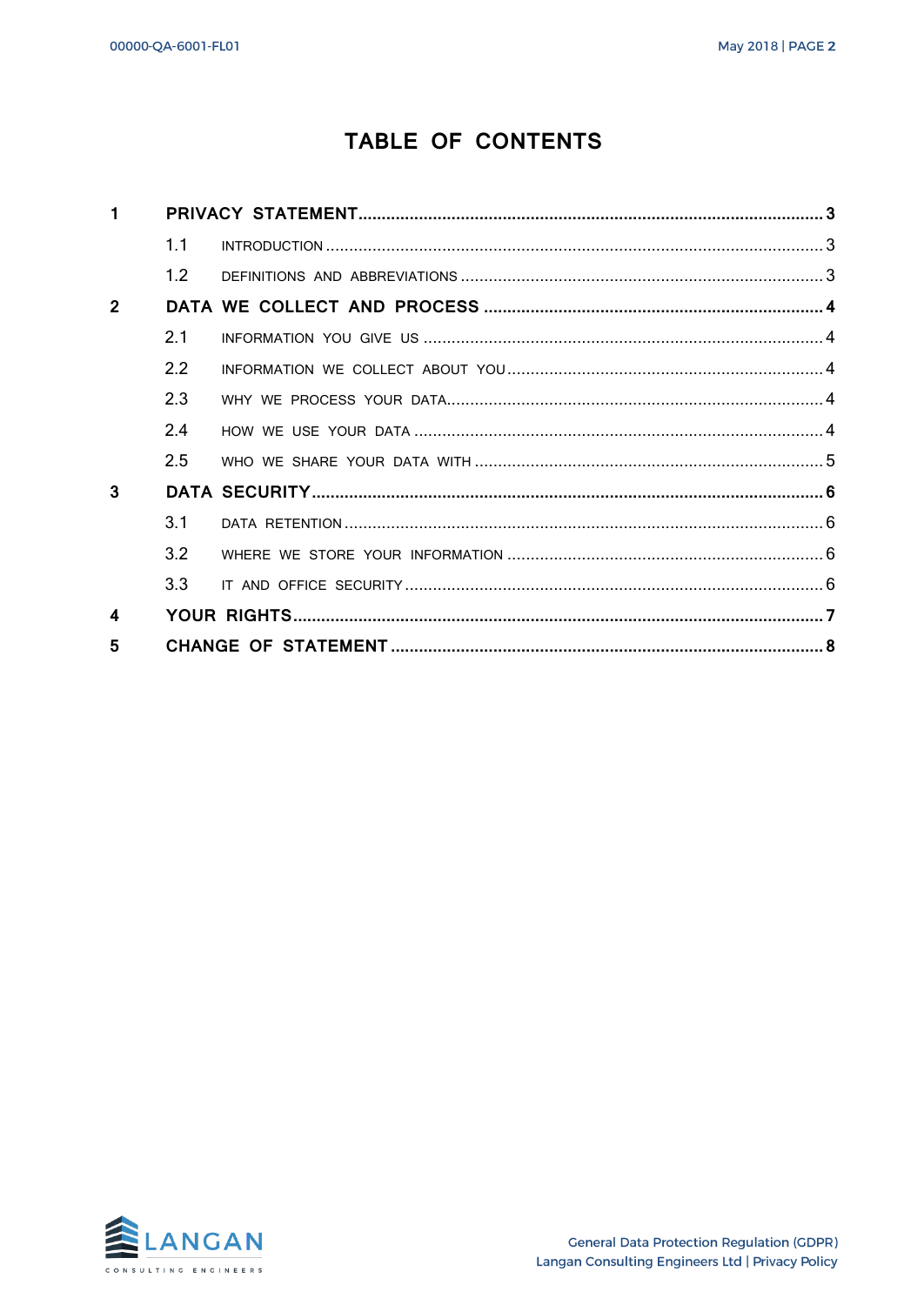# <span id="page-3-0"></span>**1 PRIVACY STATEMENT**

#### <span id="page-3-1"></span>**1.1 INTRODUCTION**

Langan Consulting Engineers Ltd (LCE) is committed to ensuring that your privacy is protected. This statement (together with our General Terms and Conditions) sets out the basis on which any personal data we collected from and about you, or that you provide to us, will be processed by us. Please read the following carefully to understand our views and practices regarding your personal data and how we will treat it.

#### <span id="page-3-2"></span>**1.2 DEFINITIONS AND ABBREVIATIONS**

GDPR **General Data Protection Regulation** 

LCE Langan Consulting Engineers Ltd

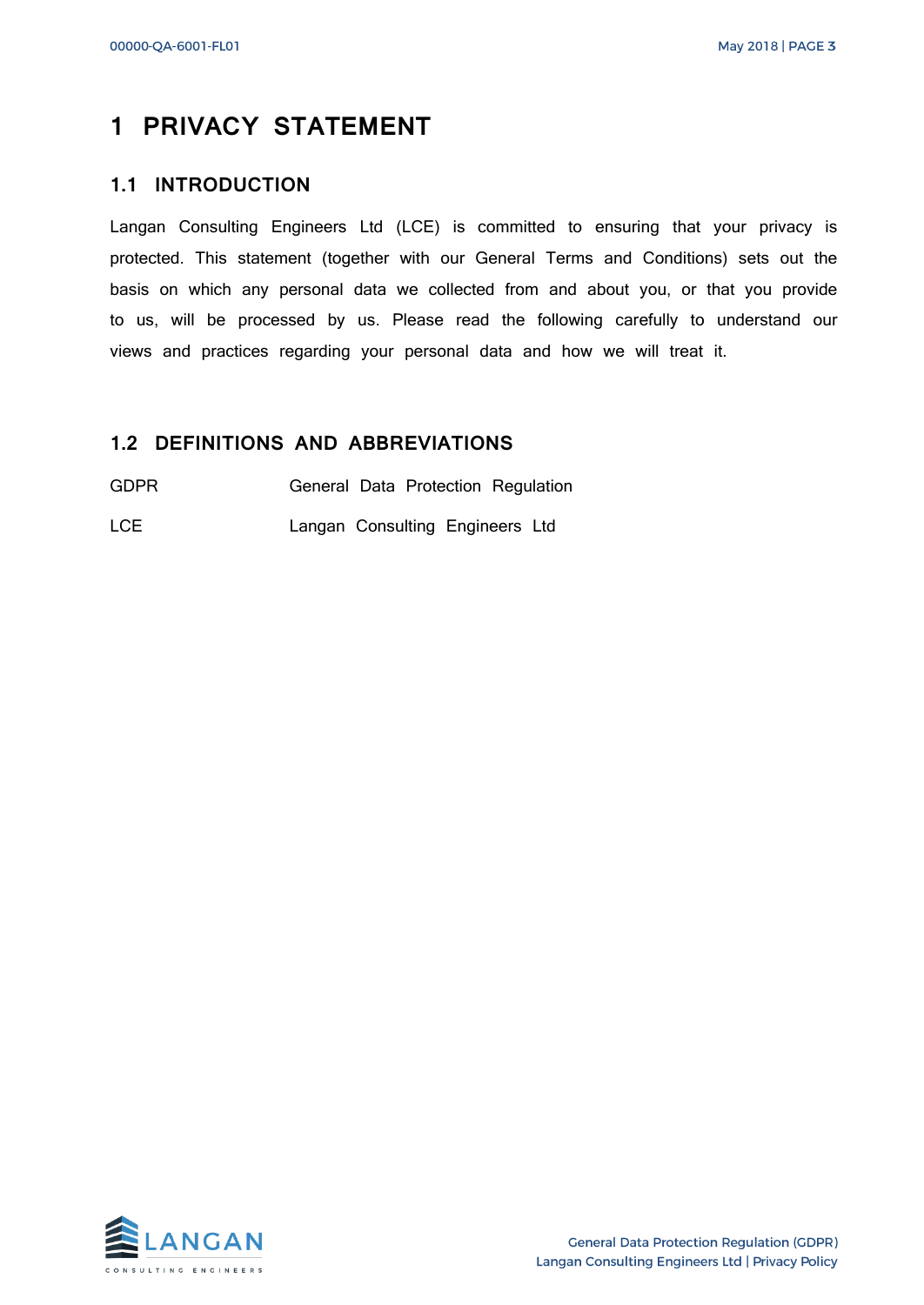### <span id="page-4-0"></span>**2 DATA WE COLLECT AND PROCESS**

#### <span id="page-4-1"></span>**2.1 INFORMATION YOU GIVE US**

This is information about you that you give us by corresponding with us by phone, email or otherwise. It includes the information you supply us with when you engage us to provide engineering services. The information you give us may include, but is not limited to, your name, address, e-mail address, phone number, financial information, site information, development layouts and related documents.

#### <span id="page-4-2"></span>**2.2 INFORMATION WE COLLECT ABOUT YOU**

Depending on the circumstances, we might also obtain personal data about you from other sources such as public registers, government and regulatory authorities, business partners, financial and insurance advisors, service providers, etc.

You are not obliged to provide us with your personal information. However, if you do not, we might not be able to carry out the services you have requested of us.

#### <span id="page-4-3"></span>**2.3 WHY WE PROCESS YOUR DATA**

We process your data in order to comply with legal obligations to which we are subject, to perform the services you have requested of us or to take steps at your request prior to undertaking to provide services for you, because you have consented to our processing of your data or for the purposes of our legitimate interests, such as to inform you of changes to our services or to provide you with information about other services we offer.

#### <span id="page-4-4"></span>**2.4 HOW WE USE YOUR DATA**

We gather and use your information to (Non- exhaustive list):

- Allow us to provide the services you request from us;
- Comply with legal obligations we might be subject to;
- Provide you with information about other services we offer;
- To notify you of changes to our services; and
- To monitor and improve the quality of our services.

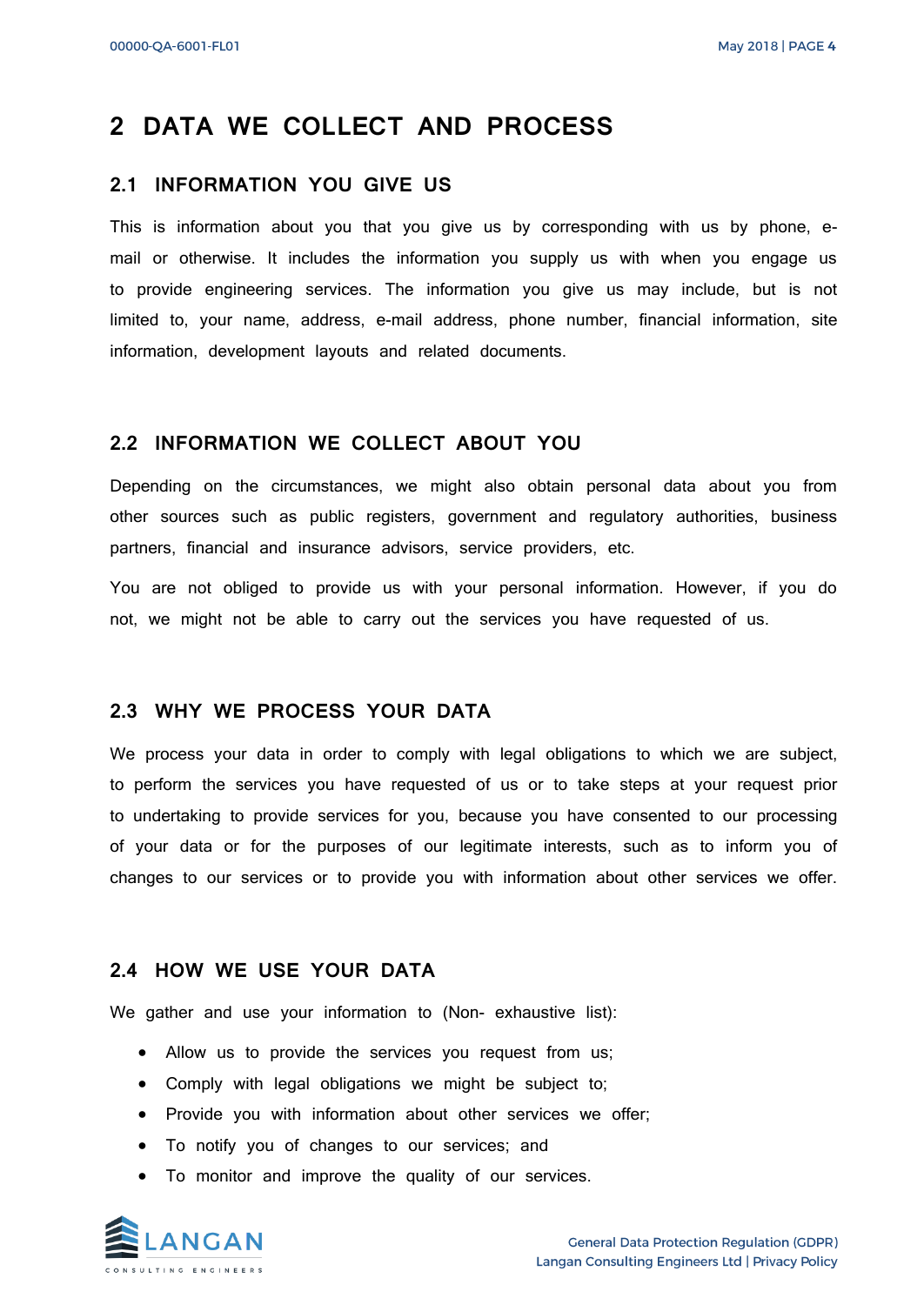#### <span id="page-5-0"></span>**2.5 WHO WE SHARE YOUR DATA WITH**

We share your information with local authorities, contactors or partners of LCE in connection with services that these individuals or entities perform for or with LCE. We may disclose or share your data in order to comply with any legal obligation or in order to enforce or apply our General Terms and Conditions.

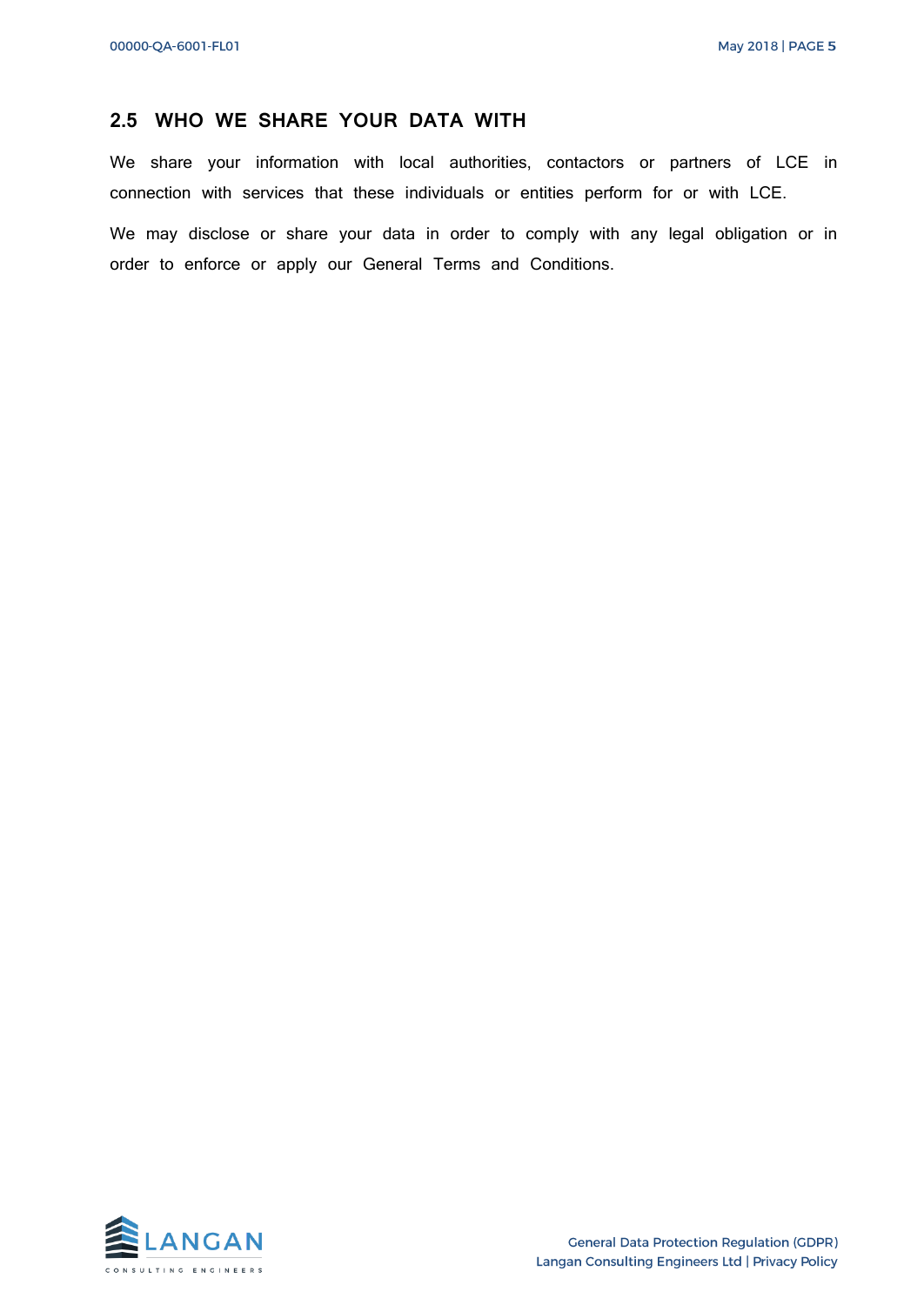## <span id="page-6-0"></span>**3 DATA SECURITY**

We take our data security responsibilities seriously, employing the most appropriate physical and technical measures, including staff training and awareness. We review our data security measures and procedures regularly. Unfortunately, the transmission of information by means of the internet, including through email, is not completely secure. Although we will do our best to protect your personal data, we cannot guarantee the security of your data transmitted to or from us by means of e-mail and any such transmission is at your own risk.

#### <span id="page-6-1"></span>**3.1 DATA RETENTION**

It is our aim to only hold your data for as long as this is necessary. Unless otherwise required under applicable law, we store your data for as long as we provide services to you and for a period of no less than six years beginning on the date we archive your file.

#### <span id="page-6-2"></span>**3.2 WHERE WE STORE YOUR INFORMATION**

We might store your information in different places. Physical files are stored in our office and our archives. Electronic files are stored on our secure servers and in the cloud.

#### <span id="page-6-3"></span>**3.3 IT AND OFFICE SECURITY**

Our IT security is managed by a  $3<sup>rd</sup>$  party consultant with expertise in the area. Our network, including servers and portable PC's is protected by Webroot security and antivirus software. Webroot is an ISO27001:2013 accredited system. All our cloud-based data is managed securely via Microsoft office 365 and Microsoft server technology.

Our offices are securely locked outside of business hours with a full security alarm system and CCTV. All hard copy files are securely stored in cabinets in our offices. All files not sent to archive are shredded prior to disposal.

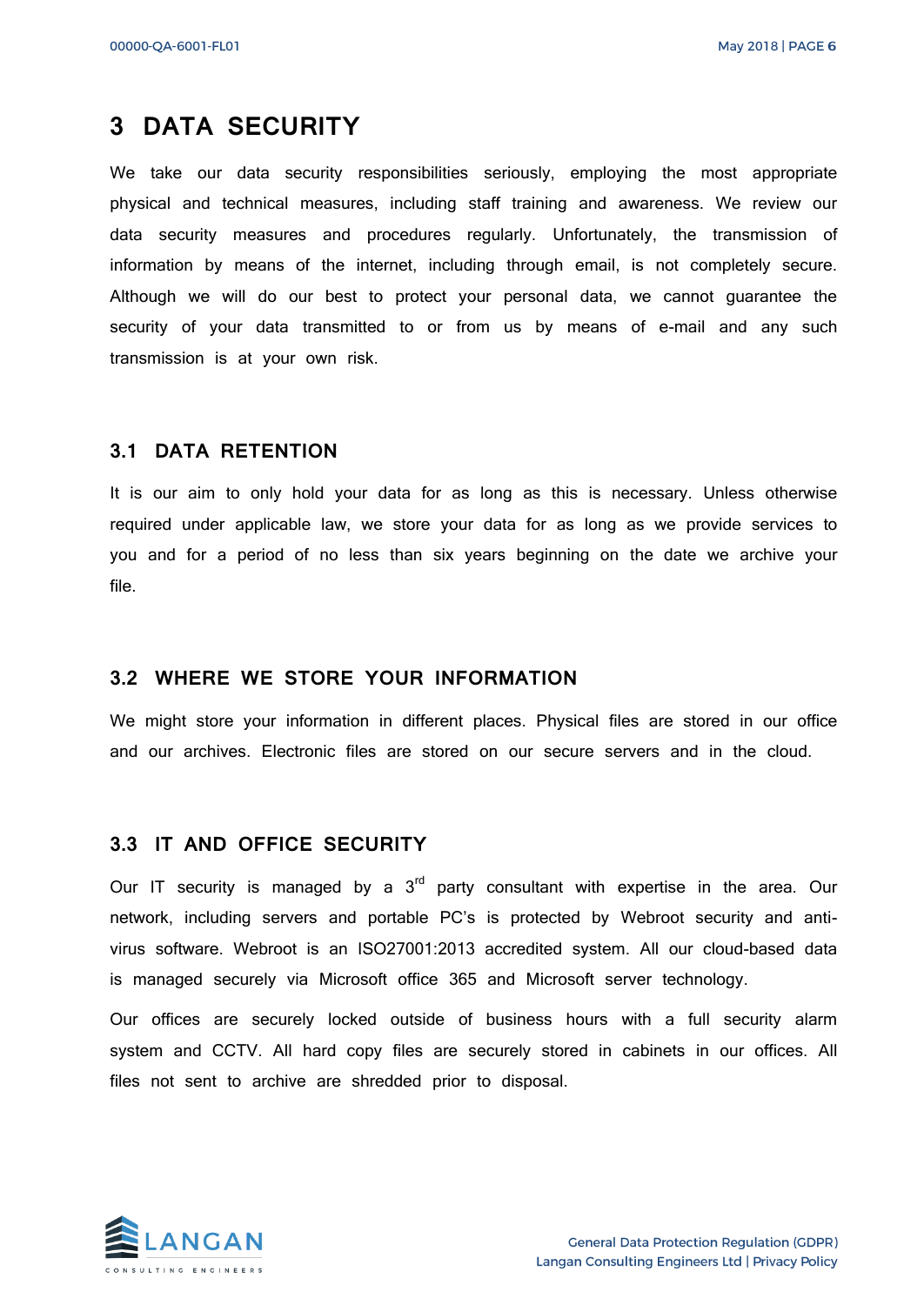# <span id="page-7-0"></span>**4 YOUR RIGHTS**

You have the right to request that we:

- Inform you whether we process your data, provide you with details relating to our processing, and with a copy of your data;
- Rectify any inaccurate data we might have about you without undie delay;
- Complete any incomplete information about you;
- Erase your personal data without undue delay;
- Are restricted from processing your data; and
- Furnish you with the personal data which you provided to us in a structured, commonly used and machine readable format.

Where we process your data solely on the basis of your consent, you are entitled to withdraw your consent at any time. This will not affect the lawfulness of our processing before the withdrawal.

You also have the right to lodge a complaint with the Data Protection Commissioner at any time.